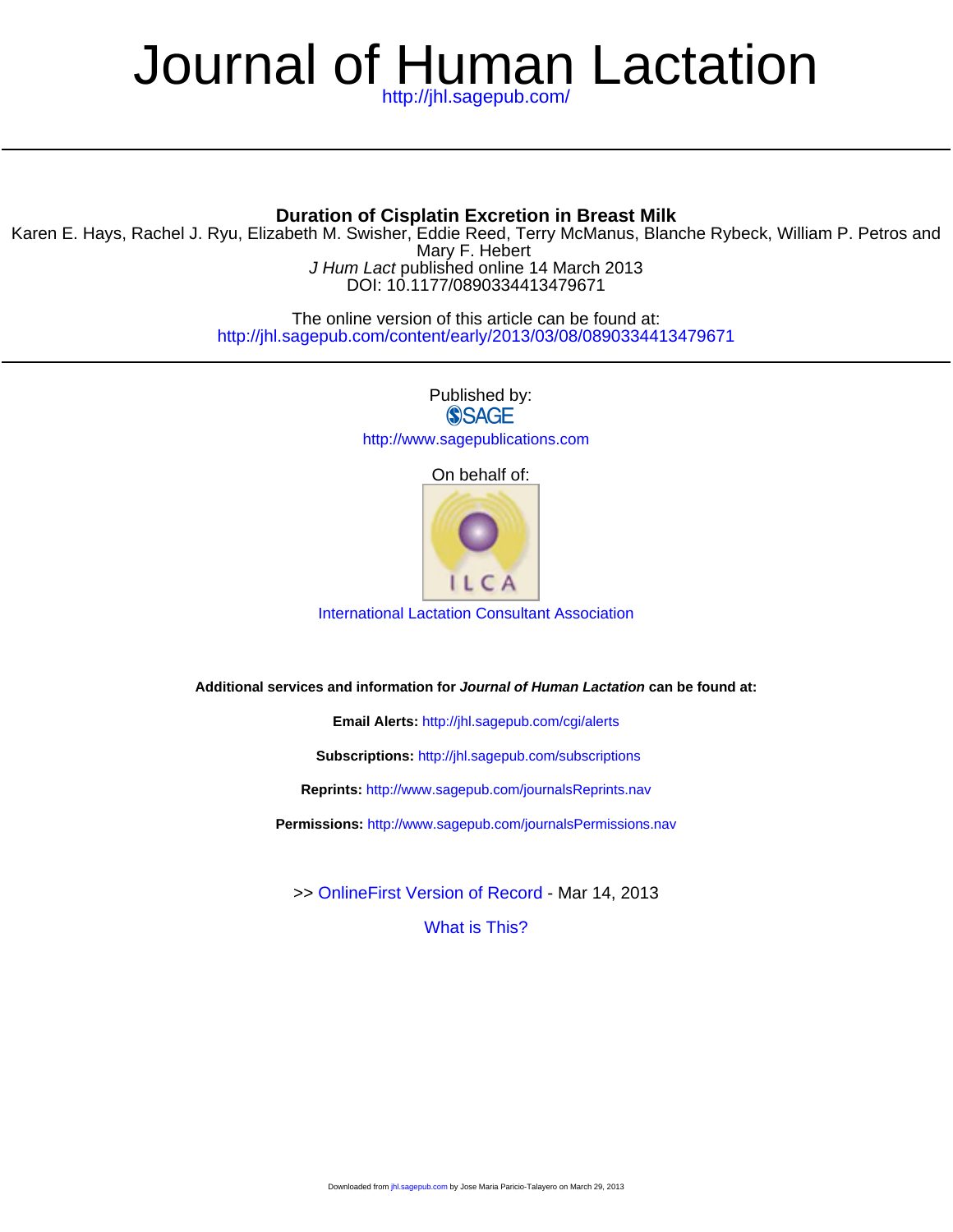## **Duration of Cisplatin Excretion in Breast Milk**

Karen E. Hays, DNP, CNM, ARNP<sup>1,2</sup>, Rachel J. Ryu, PharmD<sup>1</sup>, Elizabeth M. Swisher, MD<sup>3</sup>, Eddie Reed, MD<sup>4</sup>, Terry McManus, PhD<sup>4</sup>, Blanche Rybeck, BSN, RN<sup>4</sup>, William P. Petros, PharmD, FCCP<sup>4</sup>, and Mary F. Hebert, PharmD, FCCP<sup>1,3</sup>

#### **Abstract**

Cisplatin, a platinum-based chemotherapy agent, is commonly used in treating cancers that may affect women of childbearing age, including cervical cancer, triple-negative breast cancer, and pediatric tumors in adolescents. The authors found that platinum was undetectable in breast milk at 66 hours and beyond following a 70-mg dose of intravenous cisplatin. Relative infant dose of platinum was calculated to be between 0.29% and 0.40% of the maternal dose corrected for body weight. This case demonstrates minimal exposure to platinum via breast milk, following a single 70-mg intravenous dose of cisplatin.

#### **Keywords**

breastfeeding, breast milk, cisplatin, human milk

## **Background**

Cisplatin is commonly used in treating cancers that may affect women of childbearing age, including cervical cancer, triple-negative breast cancer, and pediatric tumors in adolescents. Postpartum administration of cisplatin is uncommon and pharmacokinetic data are limited to a few cases.<sup>1-4</sup> The safety of breastfeeding during or after cisplatin therapy is unclear. It is universally recommended that infants be exclusively breastfed for at least the first 6 months of life, which benefits the short- and long-term health of both mother and infant. $5,7$ 

Breastfeeding, however, can be challenging for lactating women after receiving a contraindicated medication. The American Academy of Pediatrics states that breastfeeding is not recommended during therapy with chemotherapeutic agents "until they clear the milk"<sup>5,6</sup> but does not specify if or when breastfeeding can be safely resumed. Cisplatin is 1 of these medications. Cisplatin, the parent compound, has a plasma half-life of 31 to 37 minutes following bolus injections or 4- to 15-minute infusions of 40 or 100 mg/m<sup>2</sup>.<sup>8</sup> However, platinum from cisplatin becomes 90% protein bound and shows a more prolonged elimination half-life of 5 days or more.<sup>1,9</sup> This brings into question how long women who require cisplatin chemotherapy should stop breastfeeding. Several investigators have examined the excretion of cisplatin into human breast milk, $1-4$  but the full duration of cisplatin excretion has yet to be described. The objective of this report is to present a case in which the presence of platinum in breast milk was followed until its disappearance.

## **Case Report**

A 29-year-old white female (weight 65.4 kg) during her first pregnancy underwent a planned cesarean and radical hysterectomy at 37 weeks gestation for treatment of a stage IB1 adenocarcinoma of the uterine cervix discovered at 20 weeks gestation during an otherwise healthy pregnancy. Adenocarcinoma at this stage is defined as invasive cancer that is confined to the cervix, is no larger than 4 cm (about 1 3/5 inches), and has not spread to nearby lymph nodes or distant sites.<sup>10</sup> Her tumor biology suggested an increased risk of recurrence. She therefore started radiation with concurrent weekly cisplatin (40 mg/m<sup>2</sup>), a standard dose in the treatment of her type and stage of cancer,  $11-14$  at 6 weeks postpartum. She received cisplatin 70 mg IV weekly for 4 cycles with 1 additional dose. Following University of Washington ethics committee approval and written

Date submitted: October 7, 2012; Date accepted: January 29, 2013.

4 Mary Babb Randolph Cancer Center, West Virginia University Health Sciences, Morgantown, WV, USA

#### **Corresponding Author:**

Mary F. Hebert, PharmD, FCCP, University of Washington, Department of Pharmacy, 1959 NE Pacific Street, H-375 Health Sciences Center, Box 357630, Seattle, WA 98195-7630, USA Email: mhebert@uw.edu



Journal of Human Lactation  $XX(X)$   $I-4$ © The Author(s) 2013 Reprints and permission: sagepub.com/journalsPermissions.nav DOI: 10.1177/0890334413479671 jhl.sagepub.com **SSAGE** 

<sup>&</sup>lt;sup>1</sup>Department of Pharmacy, University of Washington, Seattle, WA, USA  $^{\rm 2}$ Department of Nursing, University of Washington, Seattle, WA, USA <sup>3</sup>Department of Obstetrics and Gynecology, University of Washington, Seattle, WA, USA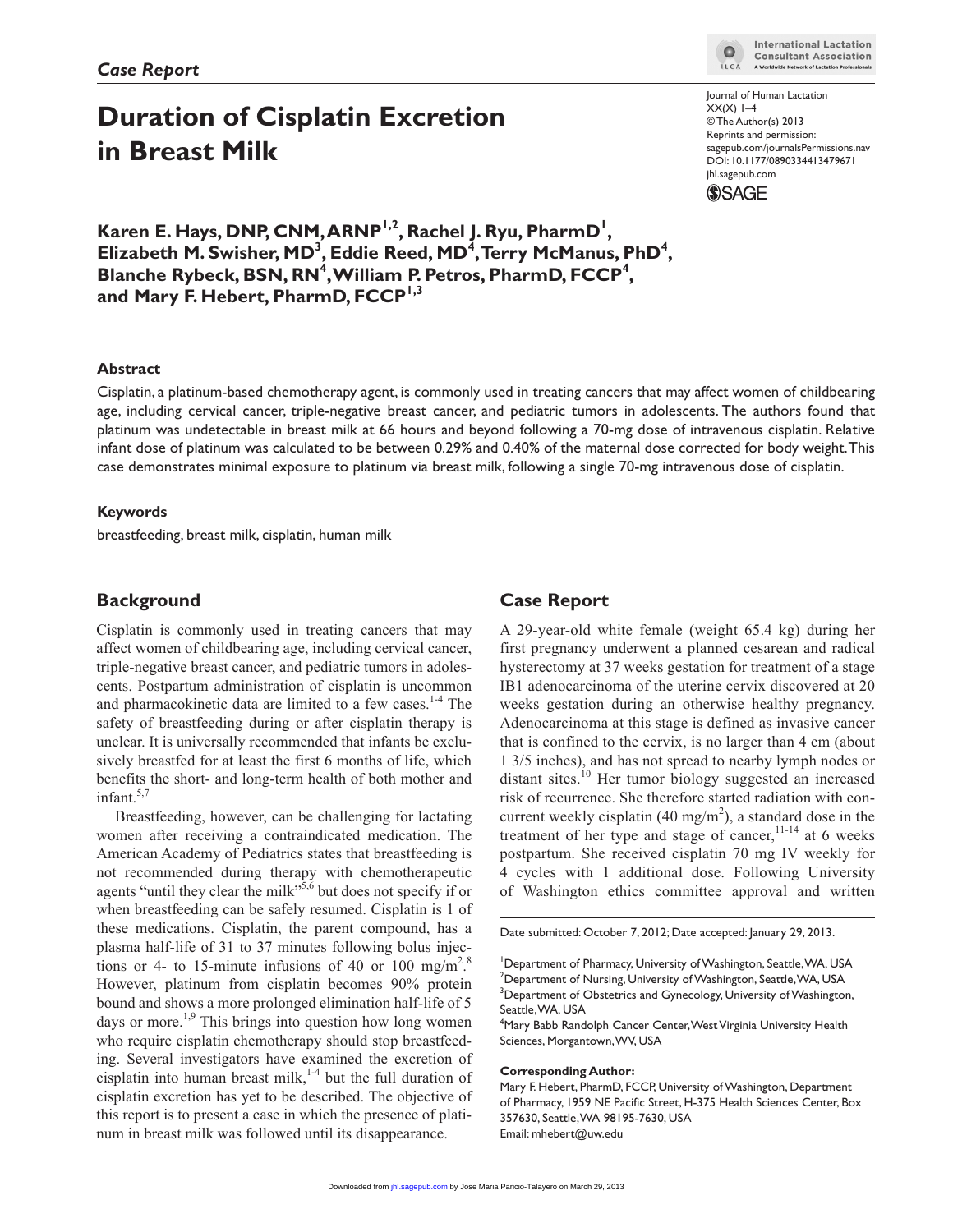informed consent, both breasts were completely emptied of milk at 4.25, 9.25, 13, 16.83, 21, 25, 28.67, 33.33, 40.75, 45.17, 48.58, 51.17, 57, 65.83, and 69.58 hours after the first dose of cisplatin and saved for cisplatin analysis. Sample collection times were primarily determined by patient convenience, however, they reflect a reasonable frequency and range to adequately address our pharmacokinetic objective. The participant discontinued breastfeeding when she was started on cisplatin at 6 weeks postpartum. She pumped and dumped her breast milk for 1 week, then discontinued collecting breast milk before receiving her second dose of cisplatin. Although the participant was initially committed to breastfeeding, she abandoned breastfeeding secondary to treatment side effects and her concern about infant exposure. The participant responded well to the therapeutic approach for her malignancy, and the infant is alive and well.

#### **Method**

All samples were stored at -80°C until analysis. Breast milk samples were homogenized and wet ashed for evaluation of total platinum concentrations.<sup>15</sup> Quantification was determined by graphite-furnace atomic absorption spectrometry. The lower limit of detection (LLD) of platinum in breast milk was 2.5 ng/mL. The lower limit of quantification (LLQ) was 5 ng/mL.

The initial elimination rate constant  $(k_{el})$  and half-life were determined by log-linear regression analysis. The infant dose of platinum excreted in milk was summed over the total collected interval (breast milk volume  $\times$  concentration). Because platinum concentrations between 17 and 57 hours were detectable but not quantifiable, we performed 2 calculations to determine infant exposure. The first assumed the concentrations from 17 hours to 57 hours were 5 ng/mL (LLQ). The second assumed these concentrations were 2.5 ng/mL (LLD). Relative infant dose (RID) was calculated by [(infant dose of platinum in milk)/body weight of an agematched 50th percentile infant boy<sup>16</sup>] / [(maternal dose/ actual mother's body weight)]  $\times$  100.

## **Results**

The platinum concentration-time curve exhibited biphasic elimination, quantifiable for the initial 13 hours post-dose and above detection limits up to 57 hours post-dose (see Figure 1). Platinum concentration was undetectable at 66 and 70 hours post-dose and not measured after that. The error bar represents concentration above the lower limit of detection (2.5 ng/mL) but less than the lower limit of quantitation (5 ng/mL). The estimated  $k_{el}$  was 0.068 hours<sup>-1</sup> and the calculated half-life was 10.2 hours. The platinum exposure that an exclusively breastfed infant would ingest was  $8.8 \pm 1.5$  µg (range, 7.3-10.3 µg). The relative infant oral

**Figure 1.** Platinum Concentration in Breast Milk



Platinum concentration-time profile in breast milk following first dose of cisplatin 70 mg IV. The error bar represents concentration above the lower limit of detection (2.5 ng/mL) but less than the lower limit of quantitation (5 ng/mL).

dose of platinum ranged between 0.29% and 0.40% of the mother's weight-adjusted dose.

### **Discussion**

This is the first case where platinum in breast milk was followed until its disappearance. Previous cases have determined only the presence of platinum in breast milk and recommended against breastfeeding.<sup>1-3</sup> We found that platinum was undetectable in milk beyond 66 hours following a single infusion of cisplatin 70 mg.

We were unable to calculate the milk-to-plasma (M/P) ratio because maternal plasma was not collected. The M/P ratio documented in previous studies has shown a single measurement of 1.1 after 19.5 hours, and in another case, an average of 0.1 over an 18-hour interval. $2,3$ 

When cisplatin is given as a bolus injection or an infusion, platinum compounds from cisplatin are extensively and irreversibly protein bound. All pharmacological or toxicological activity from administration of cisplatin is thought to be due to the metabolism of the parent to reactive platinum compounds. These reactive platinum species include both protein-bound high molecular weight species and low molecular weight, non-protein-bound ultrafilterable compounds. Those that irreversibly bind to plasma proteins do not penetrate cells and thus are not able to exert cytotoxic effects. Unbound platinum compounds that are converted into metabolites and the intact drug enter the cell and cause cytotoxicity. Although the plasma half-life of the parent compound is approximately 31 to 37 minutes, platinum accumulates in tissues and is slowly eliminated over several days. In tissues, platinum was present for as long as 180 days and in red blood cells it showed biphasic elimination with a terminal half-life of 36 to 47 days. $8$  Such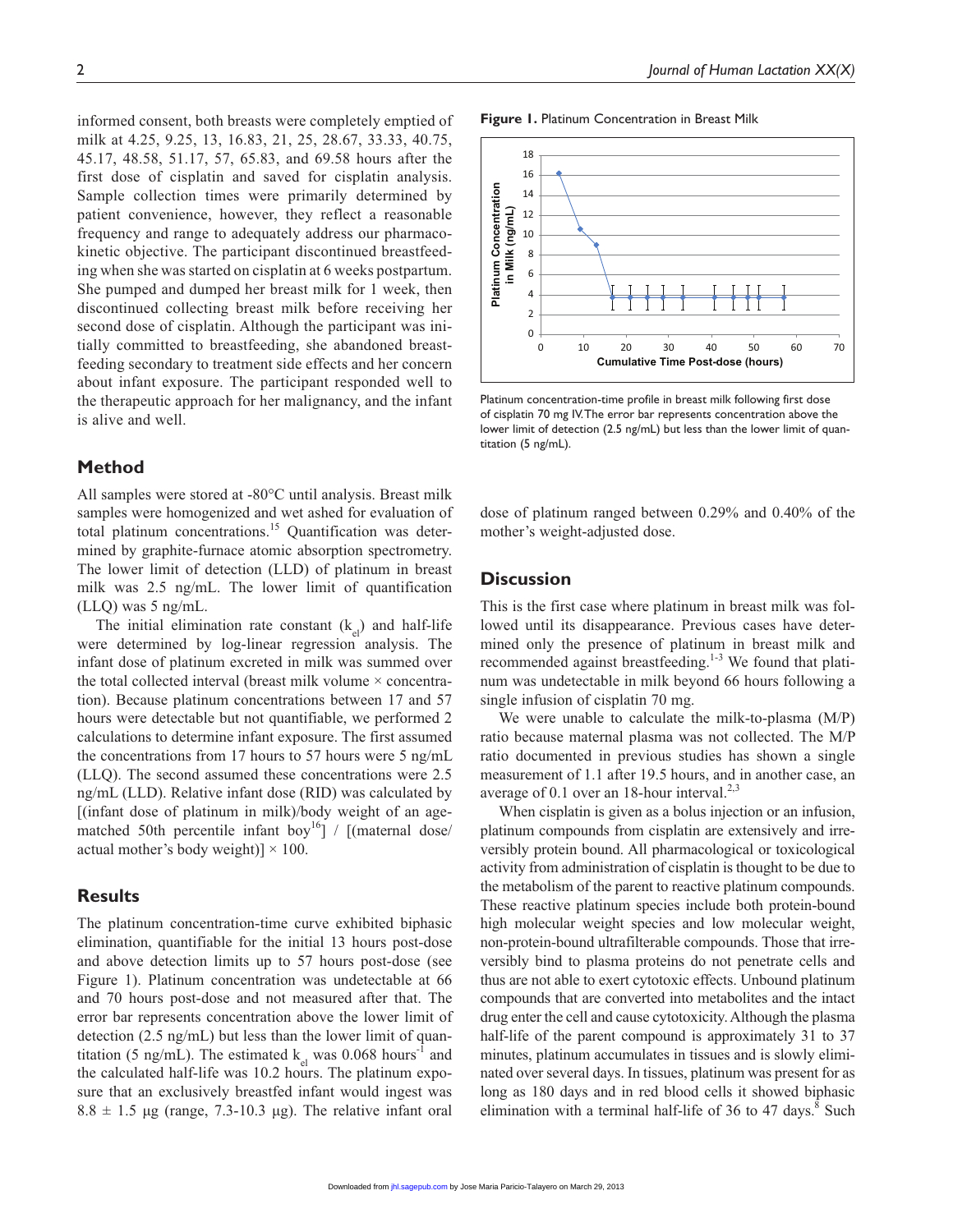prolonged presence of platinum in the body has been the concern for exposing the infant to the drug. However, the potential for accumulation is based on daily dosing, not intermittent dosing. Also, it is the free (unbound) form that is therapeutically active. Our assay measured total platinum in breast milk, which is the sum of protein-bound and non-protein-bound platinum from parent and metabolites. Our analysis demonstrated that the amount of platinum present in breast milk was below the detection limit of the assay beyond 66 hours following dosing.

The effects of oral administration of an intravenous preparation of cisplatin have not been studied in infants. Reported adverse events in adults from oral cisplatin studies have been gastrointestinal side effects such as diarrhea, nausea, dysphasia, and constipation.<sup>17</sup> Although more data are clearly needed, it is likely that infants would exhibit similar adverse events if exposed to the drug in therapeutic doses. In neonates, oral bioavailability is likely to be higher than in adults due to elevated gastric pH, slower gastric emptying times, and sporadic peristalsis.<sup>18</sup> Nevertheless, the bioavailability of oral cisplatin is fairly low  $(30-40\%$  in adults<sup>19</sup>). The infant would orally ingest  $\leq 0.2\%$  to 0.3% of a therapeutic dose<sup>20</sup> if fed continuously for 57 hours post-dose. Adjusting for a  $\sim$ 40% bioavailability, systemic exposure would be between 0.08% and 0.12% of a therapeutic dose. Although adverse events could potentially occur at this dose, it is unlikely.

### **Conclusion**

Drugs with a RID < 10% are generally considered compatible with breastfeeding. $^{21}$  However, cisplatin is cytotoxic and the prolonged terminal half-life is associated with accumulation following repeated daily dosing. Platinum might be excreted in breast milk for longer periods with repeated doses of cisplatin. Duration and extent of infant exposure to cisplatin via breast milk following serial dosing requires further study. After the first dose, however, resumption of breastfeeding after discarding milk for 72 hours should result in negligible infant exposure.

#### **Declaration of Conflicting Interests**

The authors declared no potential conflicts of interest with respect to the research, authorship, and/or publication of this article.

#### **Funding**

The authors disclosed receipt of the following financial support for the research, authorship, and/or publication of this article: The project described was supported by grant number U10HD047892 from the Eunice Kennedy Shriver National Institute of Child Health & Human Development and the National Center for Research Resources and the National Center for Advancing Translational Sciences, National Institutes of Health, through grant number UL1RR025014 and the Mylan Chair of Pharmacology at WVU. The content is solely the responsibility of the authors and does not necessarily represent the official views of the Eunice Kennedy Shriver National Institute of Child Health & Human Development or the National Institutes of Health.

#### **References**

- 1. Lanowska M, Köhler C, Oppelt P, et al. Addressing concerns about cisplatin application during pregnancy. *J Perinat Med*. 2011;39(3):279-285.
- 2. de Vries EG, van der Zee AG, Uges DR, et al. Excretion of platinum into breast milk. *Lancet*. 1989;1(8636):497.
- 3. Ben-Baruch G, Menczer J, Goshen R, et al. Cisplatin excretion in human milk. *J Natl Cancer Inst*. 1992;84(6):451- 452.
- 4. Egan PC, Constanza ME, Dodion P, et al. Doxorubicin and cisplatin excretion in human milk. *Cancer Treat Rep*. 1985;69(12):1387-1389.
- 5. American Academy of Pediatrics. Breastfeeding and the use of human milk. *Pediatrics*. 2012;129(3):827-841.
- 6. American Academy of Pediatrics. Breastfeeding and the use of human milk. *Pediatrics*. 2005;115(2):496-506.
- 7. Ip S, Chung M, Raman G, et al. *Breastfeeding and Maternal and Infant Health Outcomes in Developed Countries.* Rockville, MD: Agency for Healthcare Research Quality; 2007. Evidence Report/Technology Assessment 153.
- 8. Calan P. Platinum compounds: pharmacokinetics and pharmacodynamics. In: Grochow LB, Ames MM, eds. *Clinician's Guide to Chemotherapy Pharmacokinetics and Pharmacodynamics*. Baltimore, MD: Lippincott Williams & Wilkins; 1998:350-351.
- 9. Pratt CB, Hayes A, Green AA. Pharmacokinetic evaluation of cisplatin in children with malignant solid tumors: a phase II study. *Cancer Treat Rep*. 1981;65(11-12):1021-1026.
- 10. Edge SB. *AJCC Cancer Staging Handbook: From the AJCC Cancer Staging Manual*. 5th ed. New York: Springer; 1997;190.
- 11. Rose PG, Ali S, Watkins E, et al. Long-term follow-up of a randomized trial comparing concurrent single agent cisplatin, cisplatin-based combination chemotherapy, or hydroxyurea during pelvic irradiation for locally advanced cervical cancer: a Gynecologic Oncology Group study. *J Clin Oncol*. 2007;25(19):2804- 2810.
- 12. Lanciano R, Calkins A, Bundy BN, et al. Randomized comparison of weekly cisplatin or protracted venous infusion of fluorouracil in combination with pelvic radiation in advanced cervix cancer: a Gynecologic Oncology Group study. *J Clin Oncol*. 2005;23(33):8289-8295.
- 13. Rose PG, Bundy BN, Watkins EB, et al. Concurrent cisplatinbased radiotherapy and chemotherapy for locally advanced cervical cancer. *N Eng J Med*. 1999;340(15):1144-1153.
- 14. Keys HM, Bundy BN, Stehman FB, et al. Cisplatin, radiation and adjuvant hysterectomy compared with radiation and adjuvant hysterectomy for bulky stage IB cervical carcinoma. *N Eng J Med*. 1999;340(15):1154-1161.
- 15. McGahan MC, Tyczkowska K. The determination of platinum in biological materials by electrothermal atomic absorption spectroscopy. *Spectrochim Acta B*. 1987;42B(5):665-668.